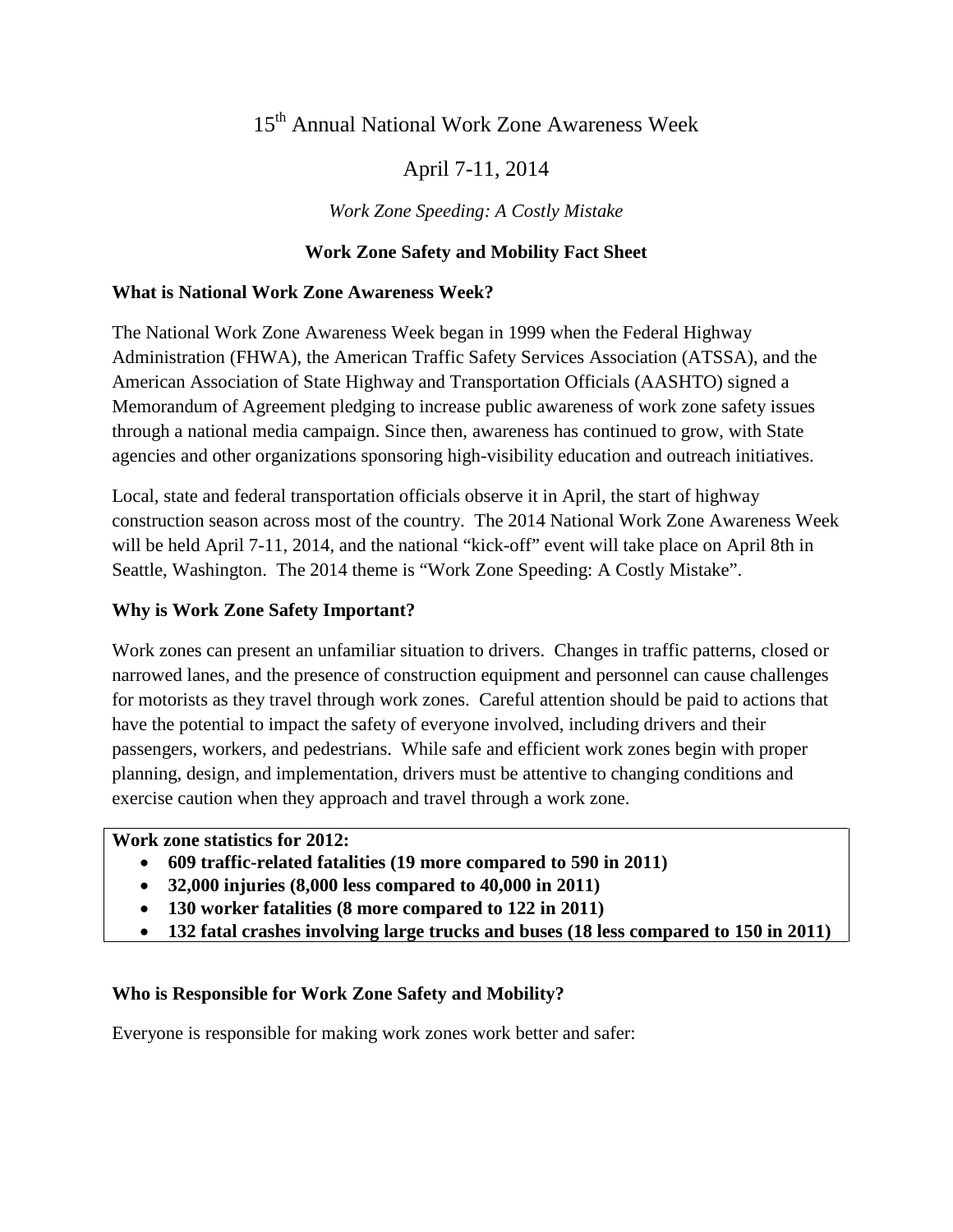- **Project planners, designers, and construction/maintenance/utility workers** have the responsibility to integrate safety, mobility and constructability when planning, designing, and implementing work zones.
- **Drivers, bikers, motorcyclists and pedestrians** have the responsibility to always be alert, obey traffic laws and signs, and pay attention to their surroundings when approaching and traveling through a work zone. Properly securing pets in a vehicle prevents driver distraction and harm to the animal.
- **Passengers** should always buckle up, act responsibly, and avoid distracting the driver.
- **Public safety agencies** have the responsibility of responding to and securing crash locations and enforcing traffic laws.
- **Local communities, and state and local governments** need to allocate funding for safe roads and increase public awareness about work zone safety.
- **Police and courts** have the responsibility of enforcing traffic and work zone laws.

## **How Does Driver Behavior Impact Work Zone Safety?**

Many drivers would be surprised to find out that each year most work zone fatalitiesapproximately 85-90%-are motorists and their occupants, and 10-15 % of fatalities are workers and other non-motorized users such as pedestrians and bicyclists. The driver plays a key role in making work zones safer for everyone, especially themselves.

Driver-related factors that affect work zone crashes include speeding, distractions (such as cell phones, texting, and radios), inattentive driving, and aggressive driving. The main type of work zone crash is a rear-end collision, and adequate following distance is important in avoiding such crashes.

As highlighted by this year's theme, speeding in work zones can be a costly mistake to everyone. Speeding is a major contributing factor of work zone crashes. In addition, speeding was involved in more than one-third (36%) of the fatal crashes that occurred in construction/maintenance zones in 2011.

When motorists are alert, obey traffic control devices (e.g. signs), maintain the posted speed limit, and pay attention to traffic patterns, the safety of everyone is enhanced.

## **10 Tips for Driving in Work Zones**

By driving safely in work zones, motorists can help to make sure everyone gets home safely.

• **Expect The Unexpected**. Things may change overnight. Normal speed limits may be reduced, traffic lanes may be closed, narrowed, or shifted, and people may be working on or near the road.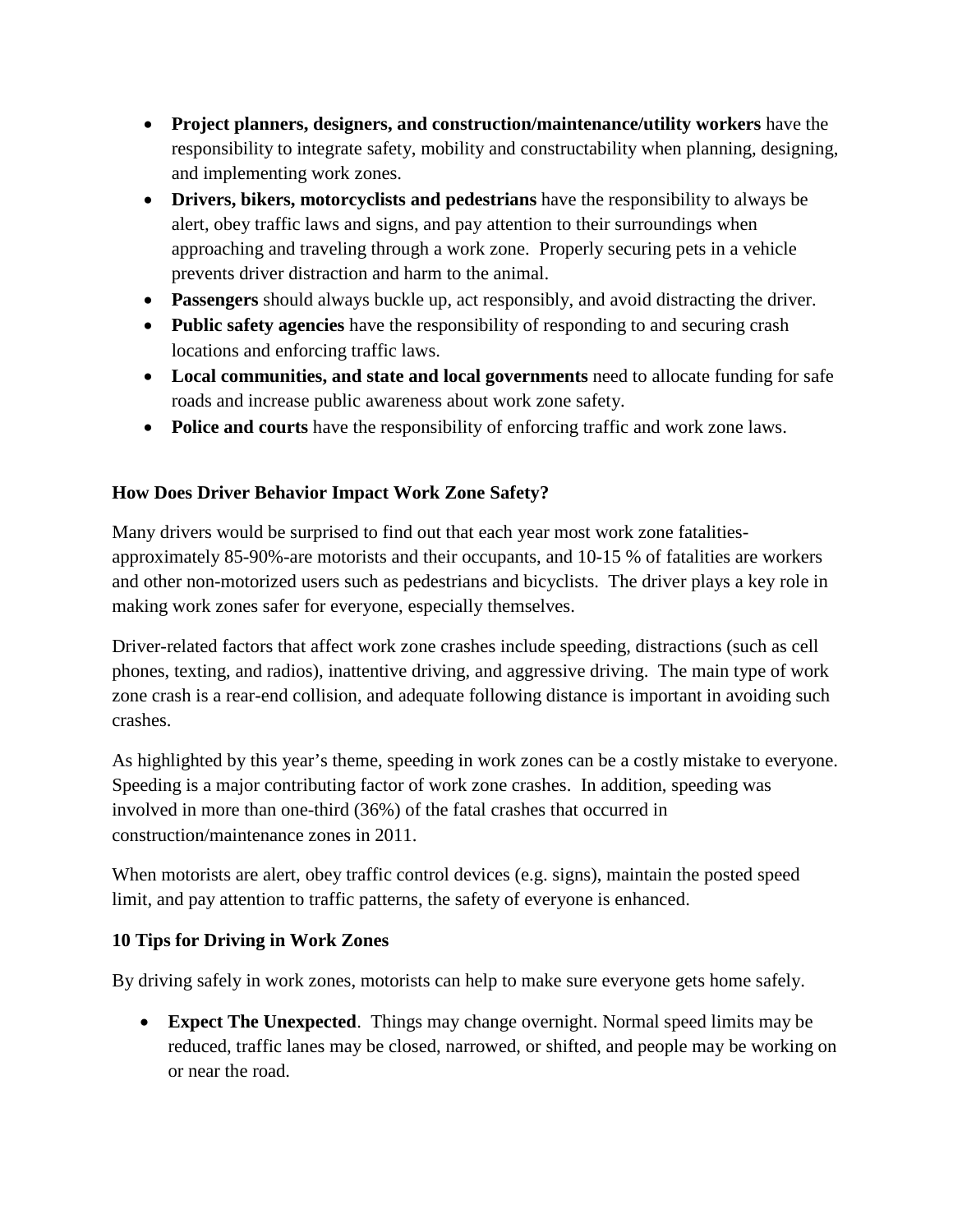- **Don't Speed**. Obey the posted speed limit at all times, even when workers are not present.
- **Don't tailgate**. Keep a safe distance between you and the car ahead of you and the construction workers and their equipment. Rear-end collisions account for 30% of work zone crashes.
- **Obey Road Crew Flaggers and Pay Attention To The Signs**. The flagger knows what is best for moving traffic safely in the work zone. The warning signs are there to help you and other drivers move safely through the work zone.
- **Stay Alert And Minimize Distractions**. Dedicate your full attention to the roadway and avoid changing radio stations or using cell phones and other electronic devices while approaching and driving in a work zone.
- **Keep Up With The Traffic Flow**. Do not slow down to "gawk" at road work.
- **Know Before You Go**. Check radio, TV and websites for traffic information and schedule enough time to drive safely. Expect delays and leave early so you can reach your destination on time.
- **Be Patient and Stay Calm**. Work zones aren't there to personally inconvenience you. Remember, the work zone crew members are working to improve the road and make your future drive better.
- **Wear your seatbelt***.* It is your best defense in a crash.
- **Remember** Dads, Moms, Sons, Daughters, Brothers, and Sisters Work HERE!

## **Exposure in Work Zones and Related Delays**

Our aging U.S. highway system requires reconstruction, rehabilitation, and maintenance in order to provide users with a safe and efficient infrastructure. This means more work zones. A growing portion of this work is rehabilitating and reconstructing existing infrastructure, while these same roads continue to carry a high volume of traffic.

In addition to the work zone related fatalities and injuries experienced on our highways, work zones on our freeways also account for nearly one-quarter of all non-recurring delay. These delays can happen at any time as a result of slowed or stopped traffic due to work zone activities, and it is important for drivers to pay attention when approaching and while driving through a work zone to minimize the potential for collisions.

## **What is FHWA's Goal for Safer and More Mobile Work Zones?**

As an agency dedicated to safe and efficient surface transportation, FHWA is dedicated to reducing congestion and crashes in work zones. Consequently, the safe and efficient flow of traffic through work zones is a major concern. While we address congestion in work zones, we can help improve safety as well. Smoother traffic flow through work zones can lead to fewer rear-end crashes, less frustrated drivers that drive more safely, and quicker project completion.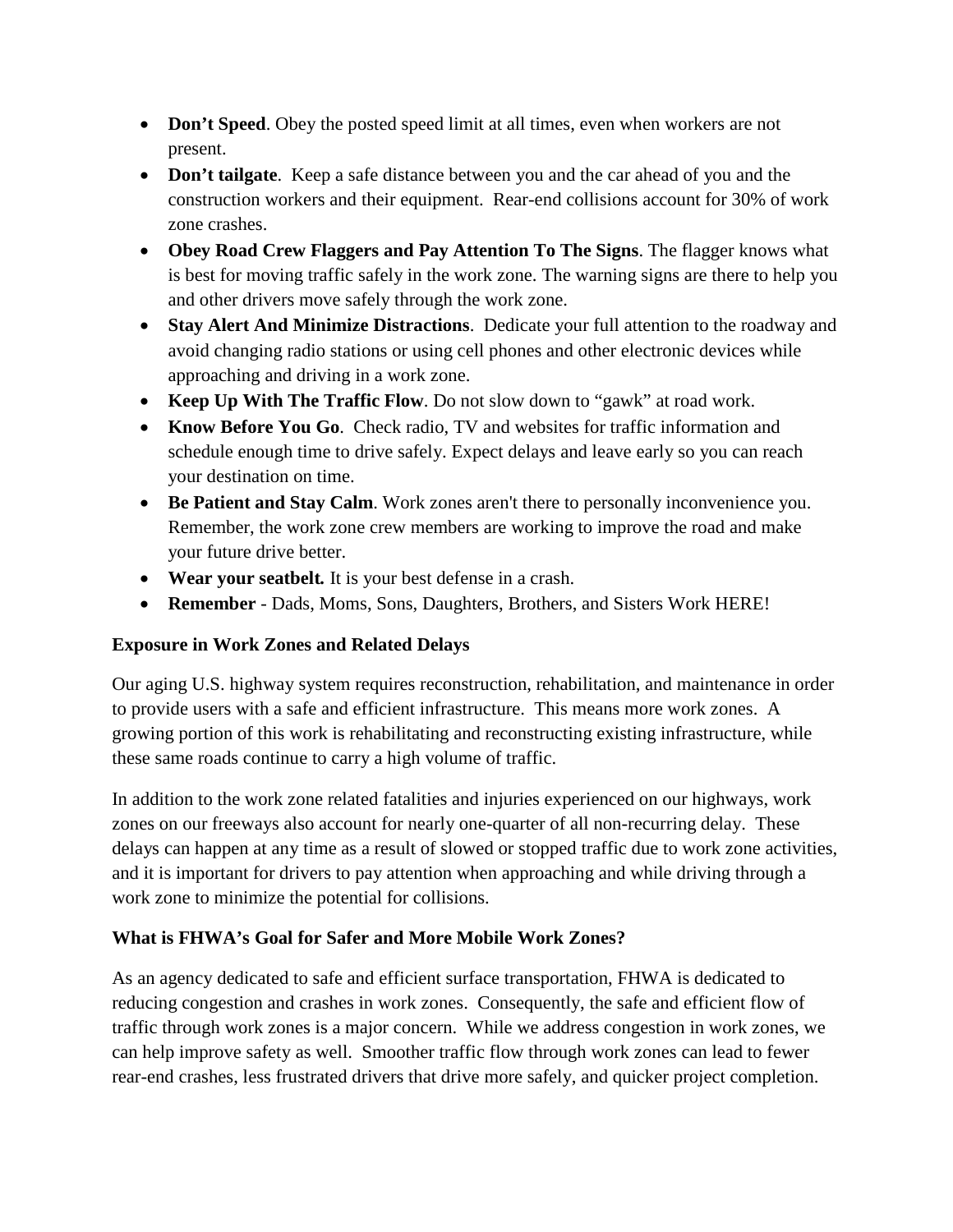#### **What is FHWA Doing to Alleviate Work Zone Challenges?**

FHWA is actively pursuing improved work zone safety and mobility through a multi-faceted approach of better engineering, education, enforcement, increased coordination with public safety agencies (police, fire and EMS), and regulation. FHWA also partners with a variety of organizations that are interested in improving work zone safety and mobility.

FHWA develops and provides a broad array of guidelines and training, conducts research, implements regulatory changes, and works continuously to increase public awareness through partnering activities.

*Education:* FHWA is dedicated to improving public awareness and providing technical resources on topics related to work zone safety and mobility through web sites, training courses, workshops, CDs, guidebooks, brochures, bilingual safety public outreach materials, and events such as National Work Zone Awareness Week. FHWA's work zone website can be accessed at <http://www.fhwa.dot.gov/workzones> and information on training is available at [http://www.ops.fhwa.dot.gov/wz/outreach/outreach.htm.](http://www.ops.fhwa.dot.gov/wz/outreach/outreach.htm)

The National Work Zone Safety Information Clearinghouse [\(http://www.workzonesafety.org\)](http://www.workzonesafety.org/) is a comprehensive work zone information resource that reaches the public and the highway community and provides tools and resources to work zone practitioners. Also, the Work Zone Safety Grants Program is another resource for development of work zone related guidance and training. Since its inception in 2006, more than 65,000 individuals have received training under this program. In addition, more than 55 guideline publications and 45 training modules have been developed and more than 180,000 copies have been distributed electronically and in print. More information on this program and its products can be found at [http://www.workzonesafety.org/fhwa\\_wz\\_grant.](http://www.workzonesafety.org/fhwa_wz_grant)

FHWA has established a Work Zone Peer-to-Peer Program [1-866-P2P-FHWA (1-866-727- 3492) or WorkZoneP2P@dot.gov] that serves as a resource to agencies looking for better methods, tools, and strategies to improve work zone safety and mobility.

*Engineering*: FHWA supports research into a variety of design features that create better work zones. Two areas that FHWA focuses on are standardization and evaluation. Standardization of work zone areas is set by FHWA in both traffic control and in work zone safety devices. National standards for controlling traffic through work zones are contained in the Manual on Uniform Traffic control Devices (MUTCD) (the most current edition of the official FHWA publication is available at [http://mutcd.fhwa.dot.gov/\)](http://mutcd.fhwa.dot.gov/). The latest information regarding approved work zone safety devices can be found at [http://safety.fhwa.dot.gov/roadway\\_dept/policy\\_guide/road\\_hardware/.](http://safety.fhwa.dot.gov/roadway_dept/policy_guide/road_hardware/)

FHWA has developed resources to help practitioners incorporate work zone safety and mobility in design-build projects (available at [http://ops.fhwa.dot.gov/wz/resources/designbuild.htm\)](http://ops.fhwa.dot.gov/wz/resources/designbuild.htm).